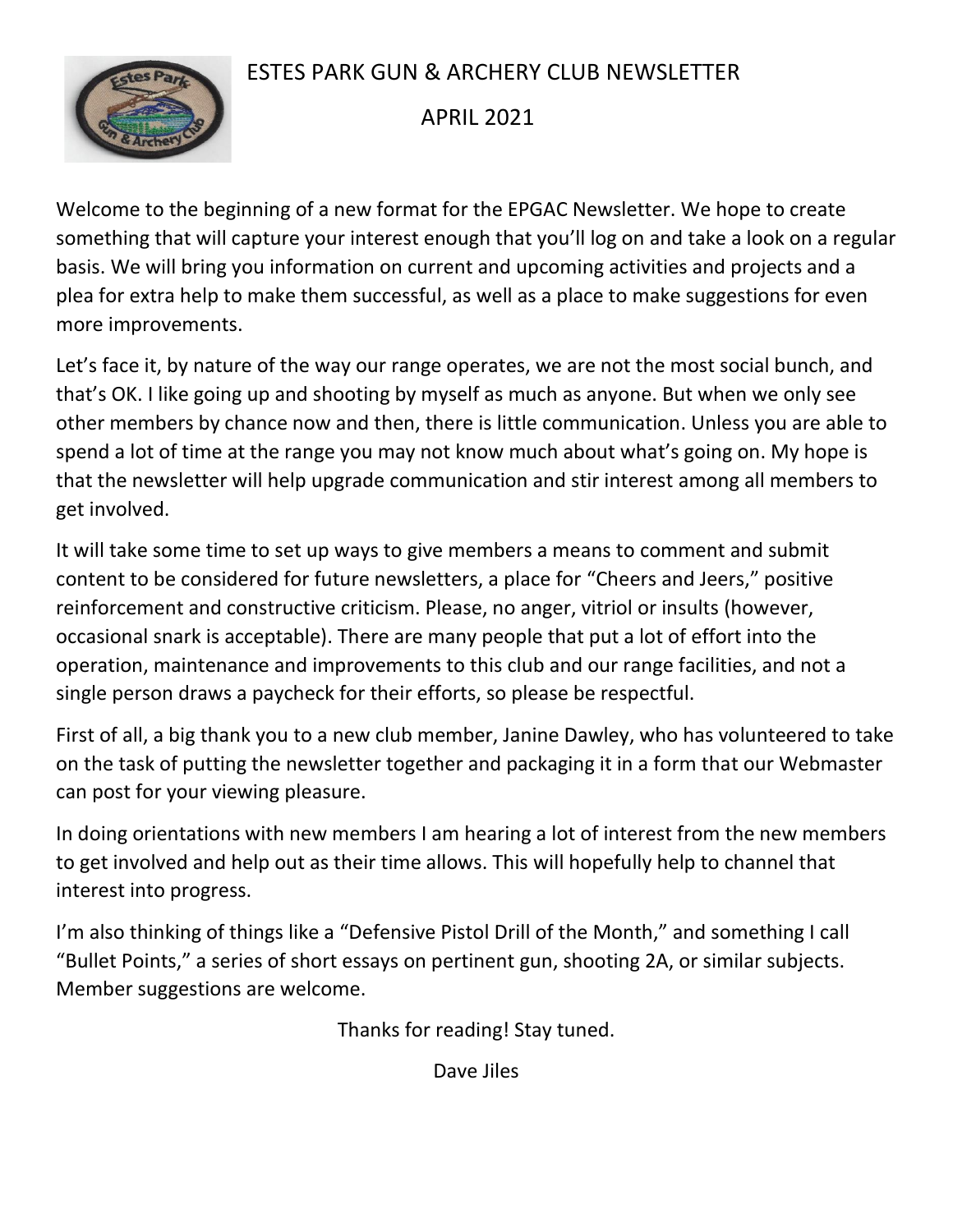## CURRENT PROJECT

Efforts are underway to add a 300-yard lane to the long-range shooting area. There is much to be done before its completed, so if you can help please speak up!

We are also working on ways to make it very clear when the long-range area is closed due to someone using the tactical range or someone working down range on the long-range plate racks or other projects in the target area. Please take care to assure it is safe downrange before shooting.

We appreciate your help getting this project underway. Contact me with ideas, questions or concerns at [davejiles@gmail.com.](mailto:davejiles@gmail.com?subject=EPGAC)

### BULLET POINTS

April 2021

Colorado has experienced another "active shooter" i[ncident. D](https://creativecommons.org/licenses/by-nc/3.0/)etails are scarce, but that will not stop the media from spinning up a narrative that will live long after the actual facts have come out. One thing is certain; the finger of blame will be pointed at the shooting community.

Last year saw tremendous growth in gun sales; many were gun owners adding things they fear they may not be able to buy in the future. But a large number of those gun sales were to first time gun owners who have no experience at all with firearms.

Months of lawlessness and police being told to stand down have shown the necessity of personal responsibility for your own safety and awoken many who believed "those things don't happen here". They need the help of experienced, competent and safe gun owners to get them started on the right path. They need to understand that the pistol they bought and put in the sock drawer is not a magic talisman that will help them morph into Chuck Norris when the front door shatters at two in the morning. Most of all, they need encouragement to train, practice and become competent handling and shooting their new gun.

I strongly encourage everyone that can find the time to find some new gun owners; help them, teach them and bring them into "our world". We can use all the converts we can get and this may be our best chance to change the narrative about gun owners, the shooting sports and the value of being your own security detail.

#### MAKE IT COUNT

Just a friendly reminder when using the outdoor range, please remember to sign in when you visit the range. The sign in demonstrates to the Rec District that we are making good use of the property. Also, if you bring guest have them sign the liability waiver as well. This helps to shield the Gun Club and the Recreation District from legal claims. The more range use we show may help to get Rec District approval for improvements and expansion of the facilities!